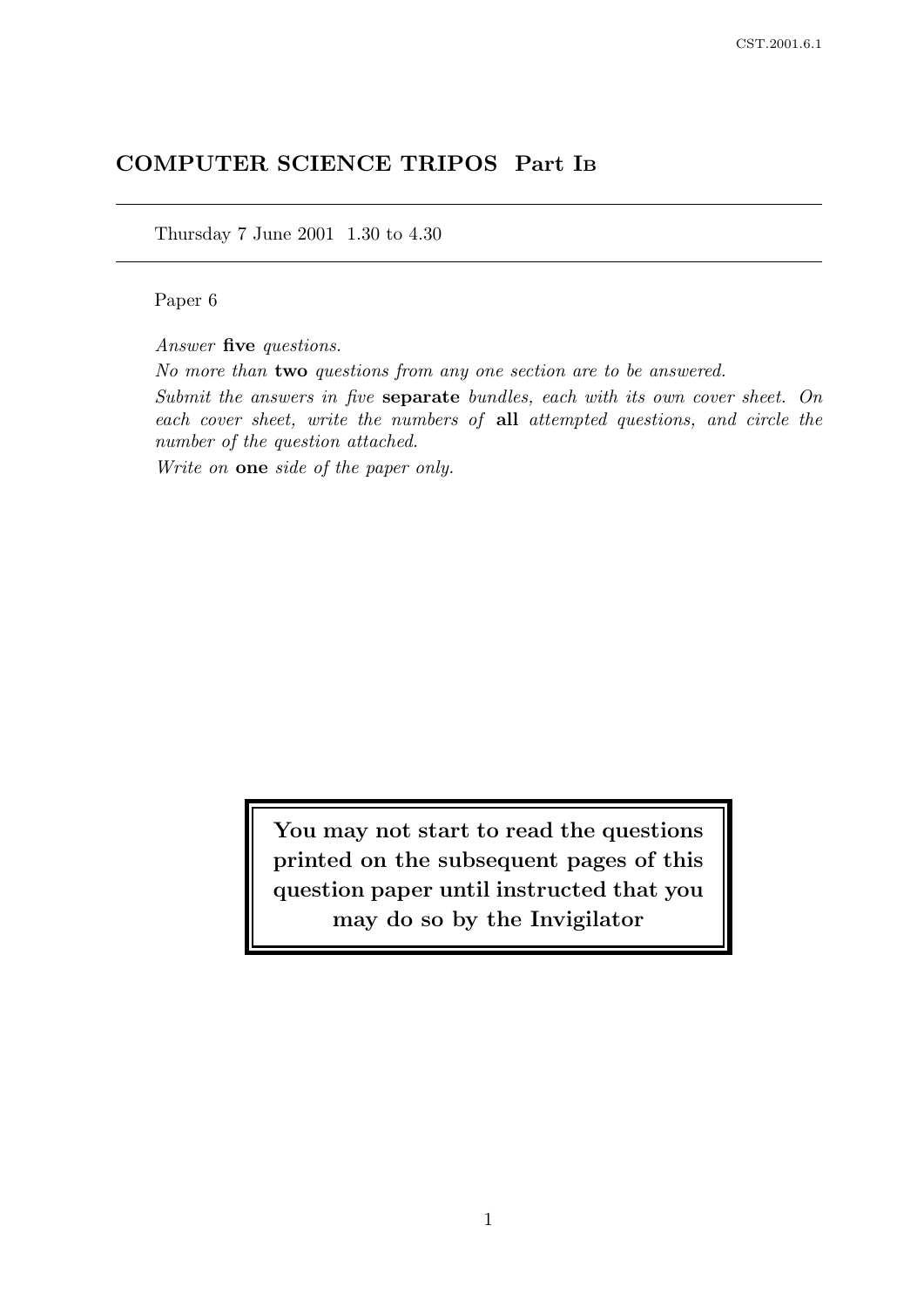# SECTION A

# 1 Data Structures and Algorithms

- (a) State what is meant by a directed graph and a strongly connected component. Illustrate your description by giving an example of such a graph with 8 vertices and 12 edges that has three strongly connected components. [5 marks]
- (b) Describe, in detail, an algorithm to perform a depth-first search over such a graph. Your algorithm should attach the discovery and finishing times to each vertex and leave a representation of the depth-first spanning tree embedded within the graph. [5] marks]
- (c) Describe an  $O(n)$  algorithm to discover all the strongly connected components of a given directed graph and explain why it is correct. You may find it useful to use the concept of the forefather  $\phi(v)$  of a vertex v which is the vertex, u, with highest finishing time for which there exists a (possibly zero length) path from  $v$  to  $u$ . [10 marks]

### 2 Computer Design

- (a) What is a *data cache* and what properties of data access does it exploit? [5 marks]
- (b) What is a direct mapped cache and under what conditions will it exhibit poor performance? [5 marks]
- (c) Under what circumstances might a word of data in main memory be simultaneously held in two separate first-level cache lines? [5 marks]
- (d) A translation look aside buffer is a specialised cache. What does it typically store and why is it often a factor of 1000 smaller than a data cache? [5 marks]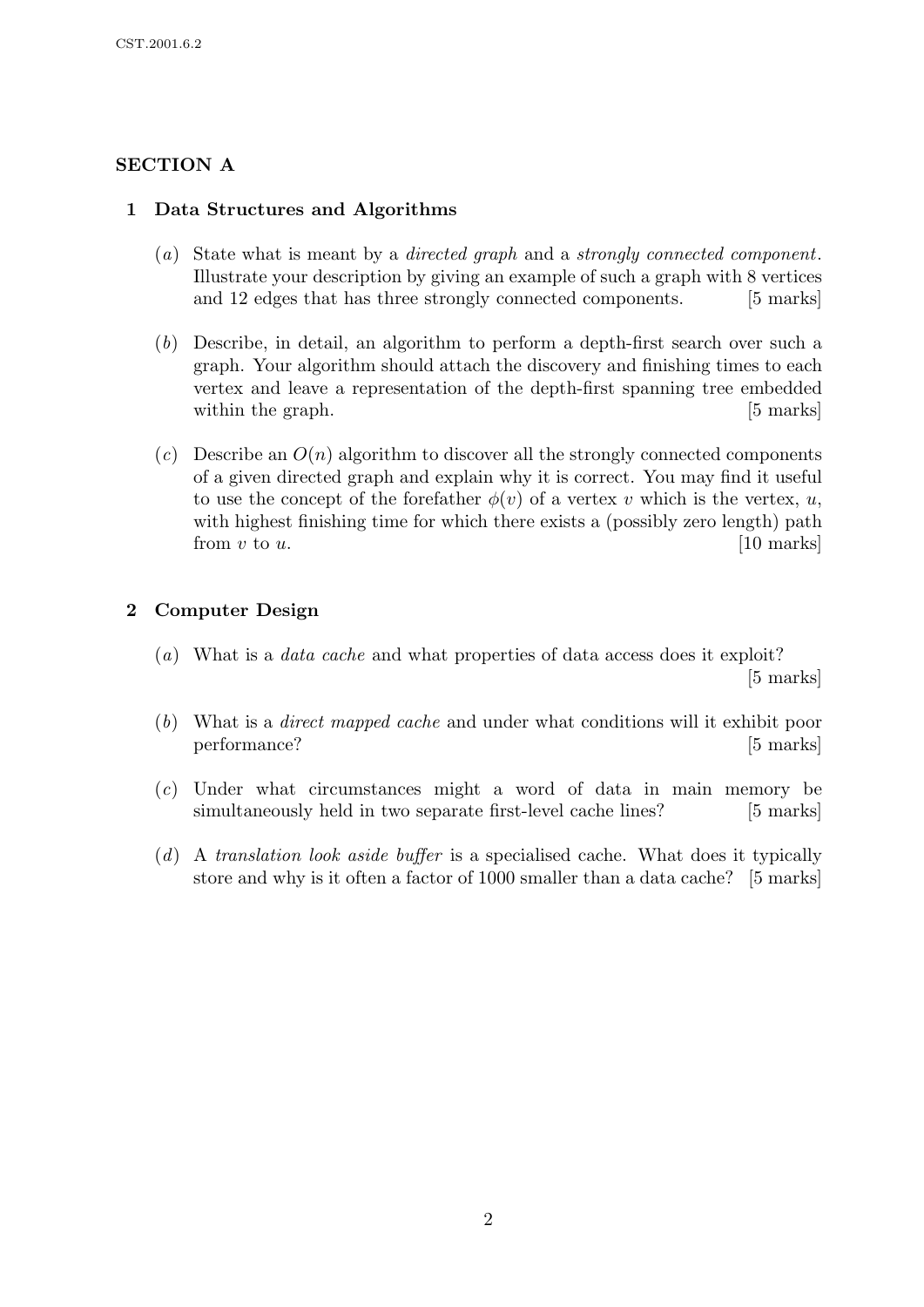#### 3 Digital Communication I

- (a) Define the terms circuit and packet in the context of communication systems. [5 marks]
- (b) What sort of guarantee does circuit switching provide? [5 marks]
- (c) What advantages does packet switching provide over circuit switching? [5 marks]
- (d) Which of frequency division multiplexing, time division multiplexing and code division multiplexing lend themselves to circuit switching? Which to packet switching? Explain why or why not in each case. [5 marks]

#### 4 Computer Graphics and Image Processing

- (a) Describe the z-buffer polygon scan conversion algorithm. [10 marks]
- (b) In ray tracing, once we have determined where a ray strikes an object, the illumination at the intersection point can be calculated using the formula:

$$
I = I_a k_a + \sum_i I_i k_d (\mathbf{L}_i \cdot \mathbf{N}) + \sum_i I_i k_s (\mathbf{R}_i \cdot \mathbf{V})^n
$$

Explain what real effect each of the three terms is trying to model and explain what each of the following symbols means, within the context of this formula:

$$
I, I_a, i, I_i, k_a, k_d, k_s, L_i, N, R_i, V, n
$$

[10 marks]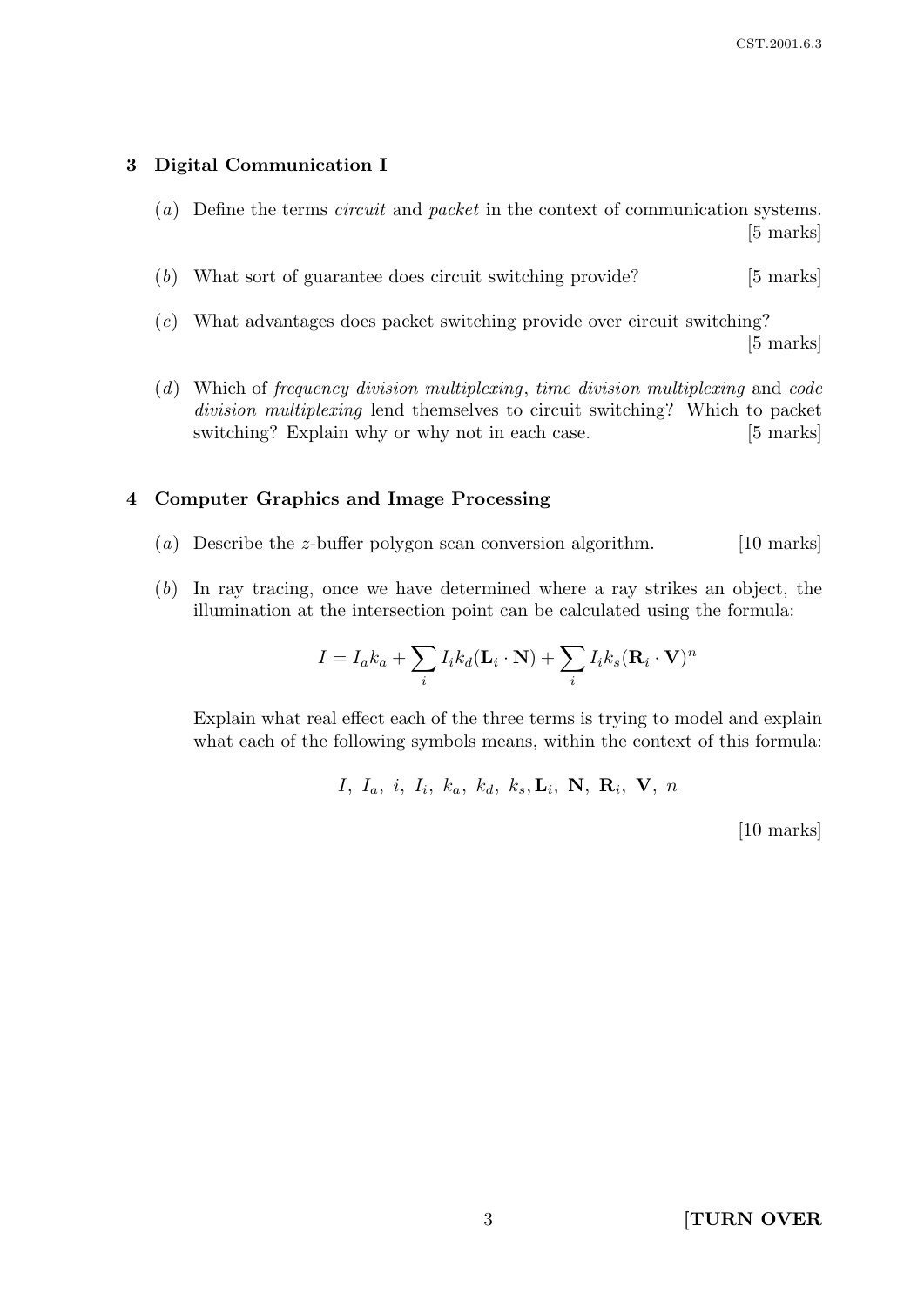# SECTION B

#### 5 Comparative Programming Languages

- (a) Briefly explain the concept of coroutines as used in BCPL and outline the effect of the library functions createco(f, size), deleteco(ctpr), callco(cptr, val) and cowait(val). [10 marks]
- (b) Outline how you would design a coroutine to merge, in increasing order, two infinite streams of increasing integers supplied by two other coroutines.

[5 marks]

(c) Briefly outline how you would implement an analogous merging mechanism in an object-oriented language, such as Java, that does not provide a coroutine mechanism. [5 marks]

#### 6 Compiler Construction

(a) Describe one possible structure (e.g. ELF) of an object file. Illustrate your answer by considering the form of object file which might result from the following C program.

```
int a = 1, b = -1;
extern int g(int);
extern int c;
int f() \{ return g(a-b) + c; \}
```
It is not necessary to consider the exact instruction sequence, just issues concerning its interaction with the object file format. [10 marks]

- (b) Describe how a linker takes a sequence of such programs and produces an executable file. [4 marks]
- $(c)$  Compare and contrast *static* and *dynamic* linking in a system using your object file format. [6 marks]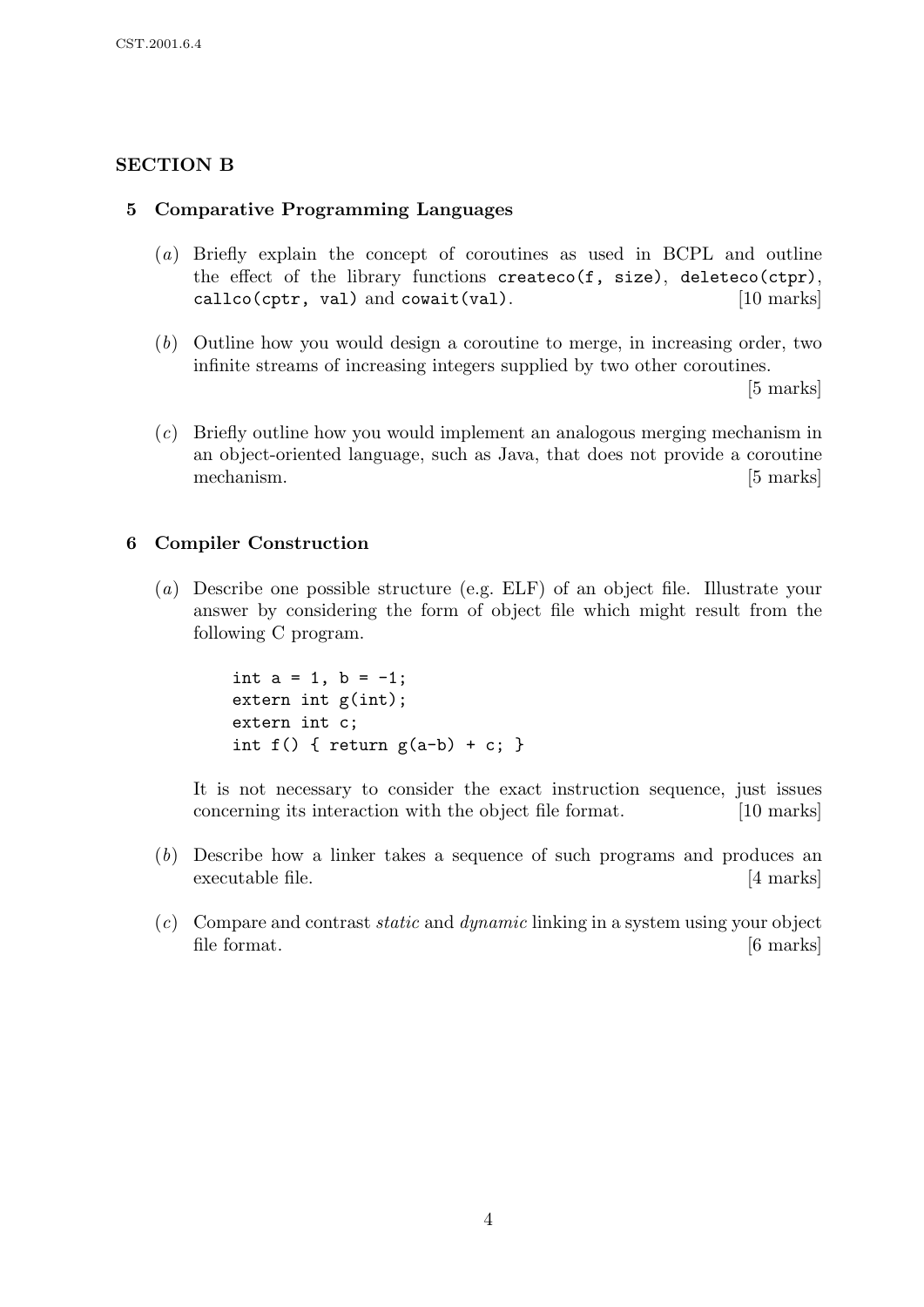#### 7 Prolog for Artificial Intelligence

A weighted binary tree can be defined using compound terms in the following way. A node of the tree is represented by the term  $n(V, L, R)$ , where V stands for the value of the node, and  $L$  and  $R$  stand for the left and right branches, respectively. A terminal node has the R and L components instantiated to the null list.

Given an input tree  $T$ , write a Prolog program that constructs a tree of the same shape as T, but in which the value of each node has been set to the value of the maximum value node in T.

[Note: Maximum marks are available only for programs that perform this task in one recursive descent of the input tree, and which use no more than four clauses.]

[20 marks]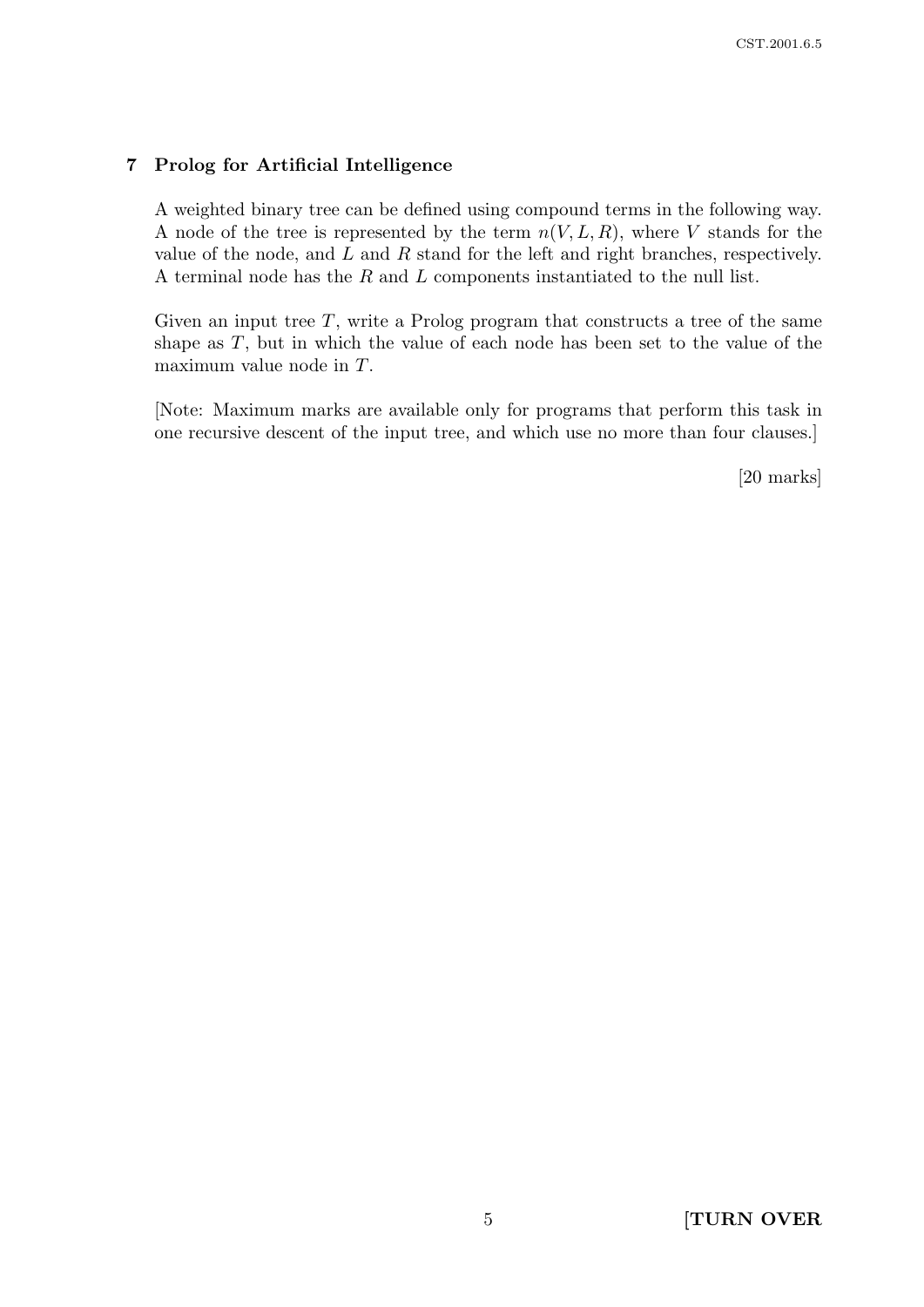# 8 Databases

The environmental agency is setting up an SQL database to monitor long-term trends in the climate. Data are collected from observatories of a number of different kinds.

Flood risk is of particular concern. Each water authority measures river levels and rates of flow hourly at major points, and records reservoir levels daily.

In addition, the agency maintains weather stations both inland and at sea. These record precipitation (rainfall etc.), temperature, sunshine, air pressure and wind. Values of new precipitation, temperature, pressure, and wind speed and direction are taken hourly; gusts of over 60 m.p.h. are noted whenever they occur.

Maximum and minimum temperature and pressure, the total number of hours of sunshine and the total precipitation are recorded daily. Inland stations can be grouped by water authority.

By default these primary data will be relegated to archive after 2 years. Selected information is retained permanently in a data warehouse. This serves two purposes. First, it holds monthly summary data consisting of the maximum (and minimum as appropriate) day value for each statistic, together with the monthly totals of sunshine and precipitation. The warehouse also keeps detailed information relating to periods of extreme weather from the relevant observatories, with one or more keywords describing the nature of the incident (flood, blizzard, hurricane etc.) and an optional comment.

Write notes to assist in the design of the schema for the relational data warehouse, including any diagrams that you find helpful. Explain how your design will enable meteorologists to find relevant past records, noting any assumptions that you make about the nature of the data.

[You should not go into unnecessary detail about the structure of the primary database. You may assume that expert meteorologists will select the data for the warehouse.]

[20 marks]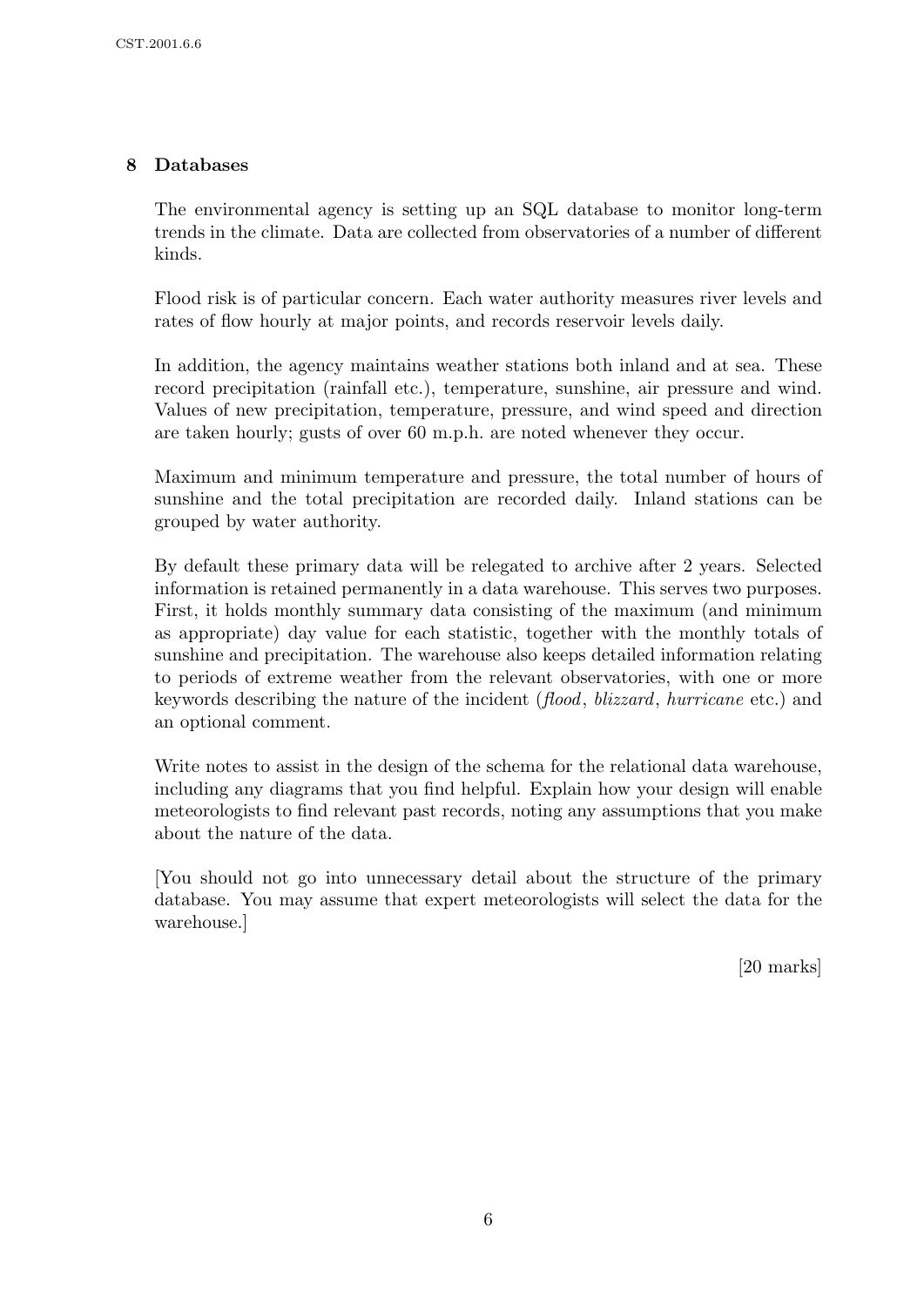# SECTION C

#### 9 Semantics of Programming Languages

Write short notes on *four* of the following five topics.

- (a) The relationship between three forms of operational semantics of the Language of Commands (LC) given by
	- an evaluation relation  $\langle P, s \rangle \Downarrow \langle V, s' \rangle$
	- a transition relation  $\langle P, s \rangle \to \langle P', s' \rangle$
	- a transition relation between the configurations  $\langle c, r, s \rangle$  of the SMC-machine
- (b) The notion of semantic equivalence of LC phrases and its congruence property.
- (c) Call-by-name and call-by-value rules for evaluating function applications in the Language of Functions and Procedures (LFP) and the relationship between the evaluation relations for LFP based upon each of them.
- $(d)$  The notion of *bisimilarity* of two configurations in a labelled transition system.
- (e) The rules defining the possible labelled transitions of parallel composition  $(P_1|P_2)$  and restriction  $(\nu c \cdot P)$  in the Language of Communicating Processes (LCP).

[5 marks each]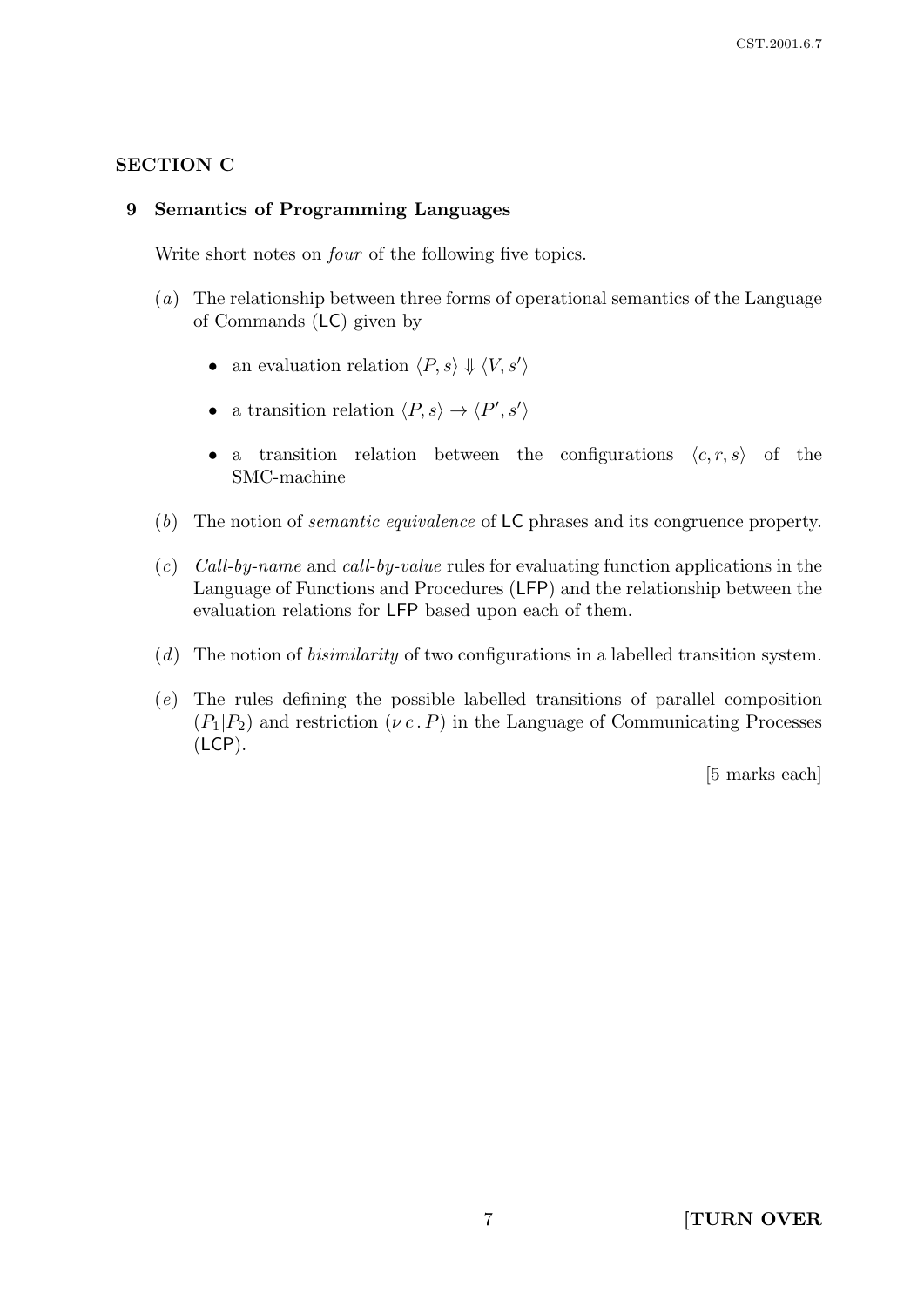# 10 Foundations of Functional Programming

The following are some concepts that have flourished in the context of functional programming but which have (so far) been less heavily used in main-stream languages even when they have been available:

- (a) polymorphic types
- (b) type reconstruction
- (c) higher-order functions
- (d) lazy evaluation
- (e) continuations

For each case give a brief explanation of the facility referred to, suggest a circumstance in which it might be useful and comment on how immediately relevant to non-functional languages it seems.

[4 marks per part]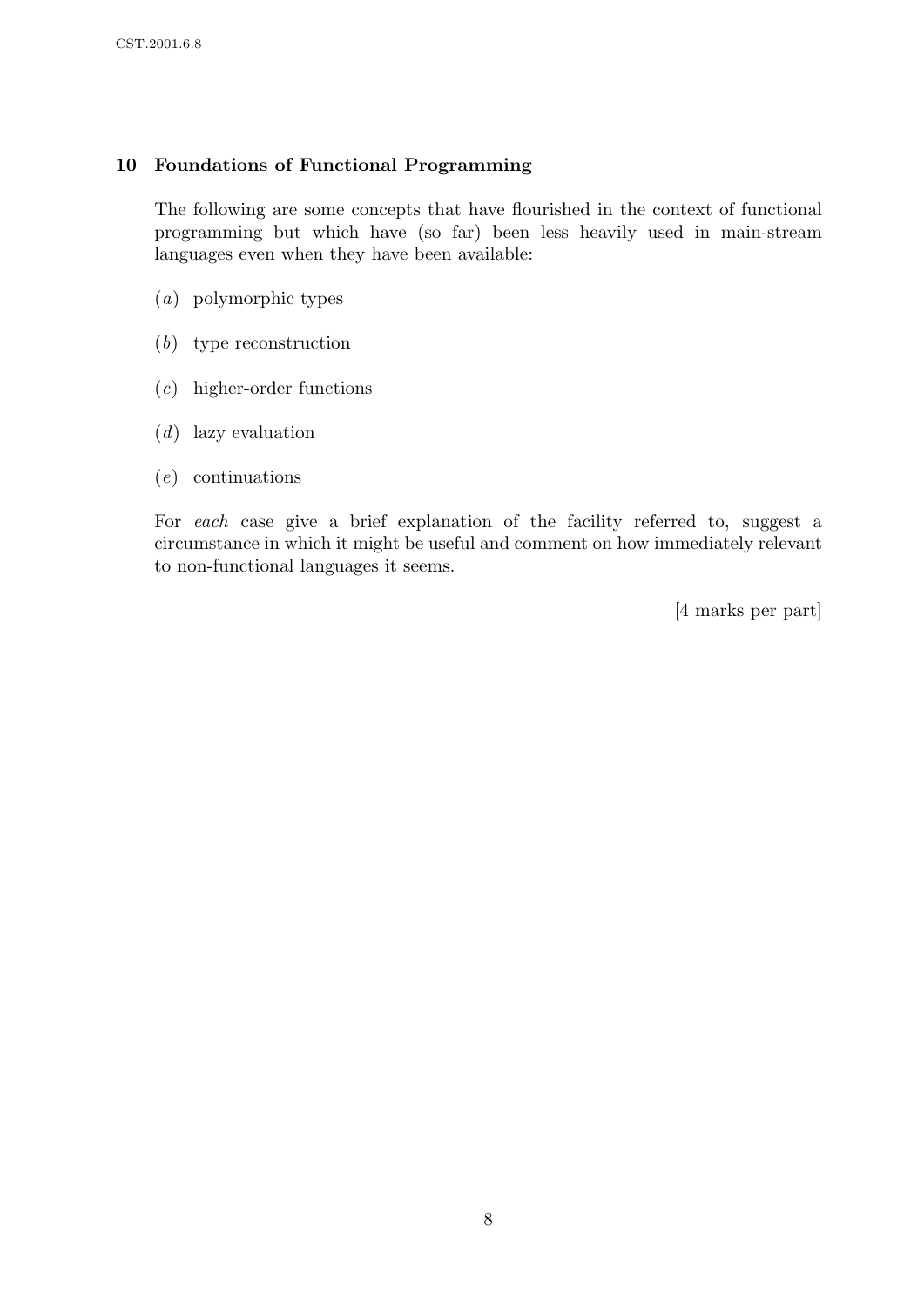#### 11 Logic and Proof

(a) In the context of clause-based proof methods, define the notion of pure literal and describe what should be done if the set of clauses contains pure literals.

[3 marks]

(b) Use the Davis–Putnam method to discover whether the following set of clauses is satisfiable. If they are satisfiable, show a satisfying interpretation.

 ${P, R}$   ${\neg P, \neg R}$   ${P, \neg Q}$   ${\neg Q, R}$   ${\neg P, Q, R}$ 

[6 marks]

- (c) The three-fingered inhabitants of the planet Triterra build base-3 computers. A Triterran named Randal Tryant has found a way of verifying base-3 combinational logic. His Ordered Ternary Decision Diagrams (OTDDs) are the same as a technology used on planet Earth except that all variables and expressions range over the values 0, 1 and 2 instead of just 0 and 1.
	- (i) Describe how a full ternary decision tree can be reduced to an OTDD without regard for efficiency. [2 marks]
	- $(ii)$  Sketch an efficient algorithm to convert a ternary expression directly to an OTDD without constructing the full decision tree. For a typical ternary connective use modulo-3 multiplication, written as  $\otimes$ . [6 marks]
	- (*iii*) Demonstrate your algorithm by applying it to the ternary expression  $((i \otimes i) \otimes j) \otimes 2.$  [3 marks]